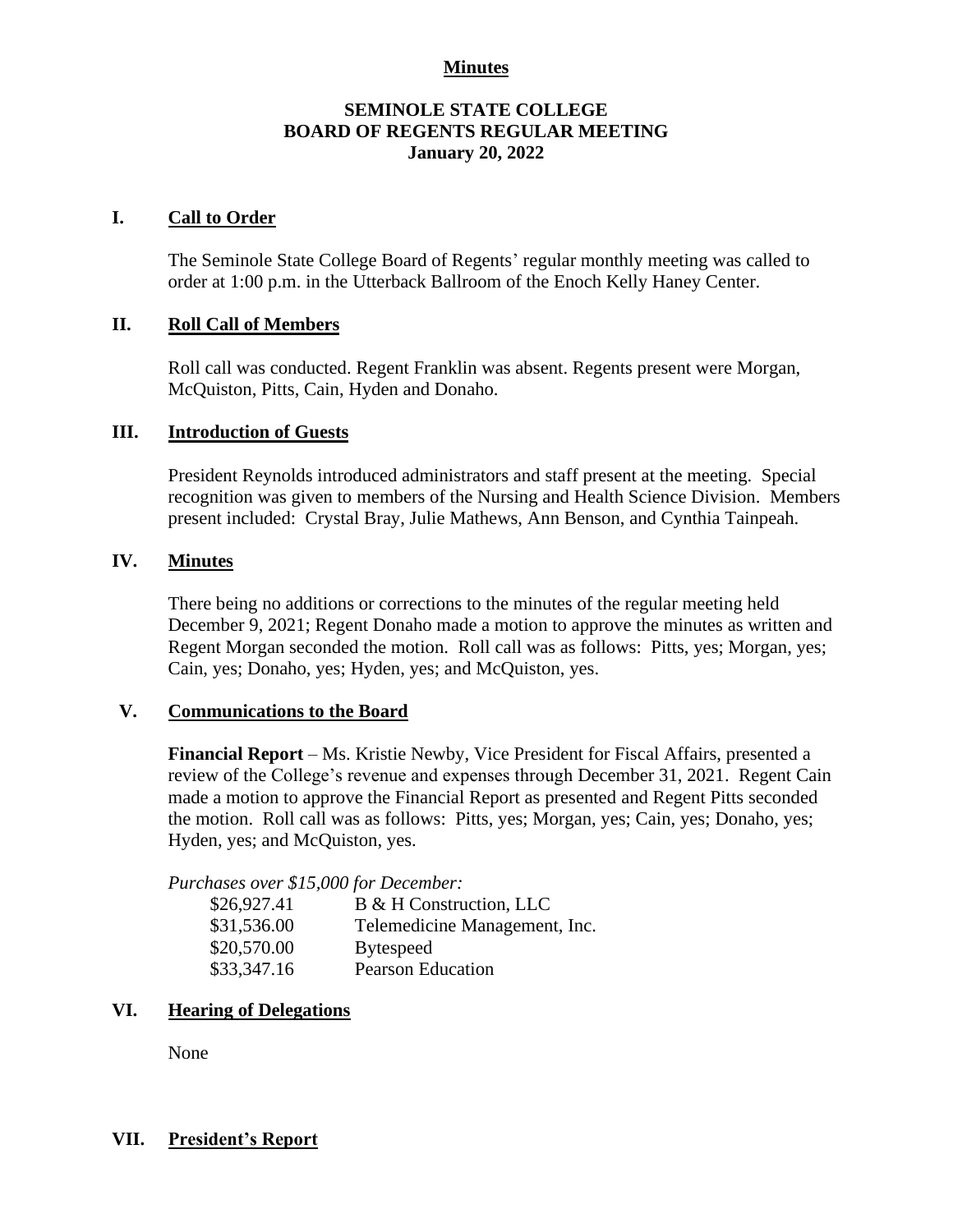Minutes SSC Board of Regents Regular Meeting January 20, 2022 Page 2

> President Reynolds discussed items under the President's Report and the Business portion of the agenda by utilizing a PowerPoint presentation. (See enclosed copy of the PowerPoint presentation)

*Covid -19 Update*– President Reynolds discussed the campus Covid-19 student and faculty/staff positive and quarantine numbers for January.

*Personnel Update* – President Reynolds informed the Board that Michelle Pruitt was hired as a Talent Search Advisor; Julie Green, Human Resource Associate has been moved to Professional Staff status and Shannon Kirby has been appointed the GEAR UP Parent Coordinator, she was formerly the SSC Bookstore E-Commerce Specialist/B&E Office Manager.

*Campus Activities* – President Reynolds gave the Board members information about the following campus activities:

- The Seminole Chamber of Commerce honored two SSC employees; Sarah Ledford, Student Support Services Advisor and Dr. Andrew Davis, Assistant Professor of English at the December Forum
- Amber Martin, Great Western Dining Director was recognized for her service to students
- The Fall Nursing Pinning was held on December 9<sup>th</sup>
- The SSC Educational Foundation Reception was held on December  $13<sup>th</sup>$  and approximately \$35,000 was raised
- SSC employees and the PTK students donated to the Angel Tree program
- Online Degree Programs were expanded to include 9 programs total
- Dr. Bill Knowles gave an enrollment update
- Funding was received from the Oklahoma State Regents for Higher Education for the 2022 Summer Academies: Engineering and Construction Management and Peek into Engineering
- Danny Morgan and Larry Smith attended the Chairman Kevin Wallace Pheasant Hunt
- Senator Zac Taylor presented Seminole State College with a citation in honor of the College's 90<sup>th</sup> anniversary
- President Reynolds gave an update on the Sports Complex construction
- The Trojan Baseball Banquet has been cancelled this spring due to Covid numbers. An alternate outside event is scheduled for March 5<sup>th</sup>
- Higher Education Day at the Capitol will be held on February  $15<sup>th</sup>$
- The Southeast Oklahoma Legislative Tour at Krebs will be held on March  $4<sup>th</sup>$
- President Reynolds shared a video regarding the SSC Food Pantry
- President Reynolds presented the Regents with a copy of the 2021 Year in Review